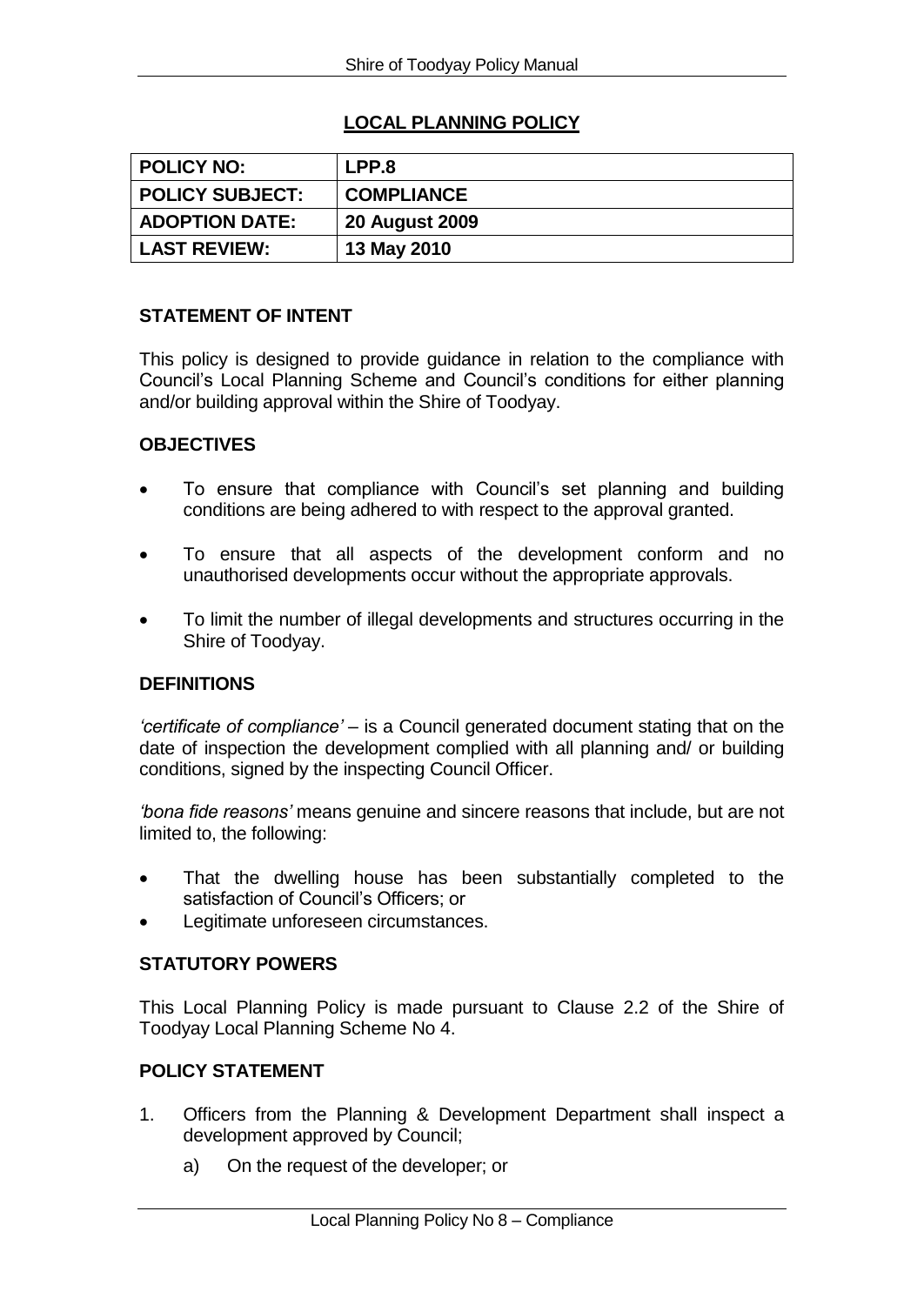- b) Immediately following the expiration of the validity of the approval's time period, being two years from the date of the approval.
- 2. Where it is brought to the attention of Council that an unauthorised use has commenced, or that an approved use has commenced without compliance with the conditions of approval, Council Officers shall inspect the premises in order to confirm the activities being undertaken or to confirm the conditions not being met.
- 3. Following this abovementioned inspection, landowners will be issued with:
	- a) A *Certificate of Compliance*, stating that in the opinion of the Council Officer the development complies with Council's conditions of approval; or
	- b) A letter advising of the outstanding conditions and outlining 28 days in which to either advise the Planning & Development Department that:
		- (i) The conditions have been complied with and a final inspection can be carried out; or
		- (ii) Request that Council grant an extension of time to comply with the conditions of the development, provided that substantial completion of the conditions have occurred.

or;

- c) A direction being served to cease the unauthorised use forthwith, as the unauthorised use is in breach of the Council's Local Planning Scheme or in Council's opinion the unauthorised use is having a detrimental effect on the amenity of the area or raises an obvious issue of public health or safety.
- 4. When the landowner requests an extension of time under 3(b)(ii) above, the application shall be referred to the Chief Executive Officer for determination of an extension to the time to comply with the conditions of the development. If bona fide reasons exist for such an extension, the approval is not to be longer than six (6) months from the date requested. By expiry of such extension period absolute compliance is required or the provisions of 5(b) and 5(c) below will be enacted.
- 5. A subsequent and final inspection shall be carried out by a Council Officer from the Planning & Development Department and the landowner shall be issued with:
	- a) A *Certificate of Compliance*, stating that in the opinion of the Council Officer the development complies with Council's conditions of approval; or
	- b) Letter advising that as certain conditions remain outstanding, legal proceedings will be commenced against the landowner without further notice; or
	- c) In the event that an unauthorised use continues after written direction has been served, a letter advising that legal proceedings will be commenced against the landowner without further notice.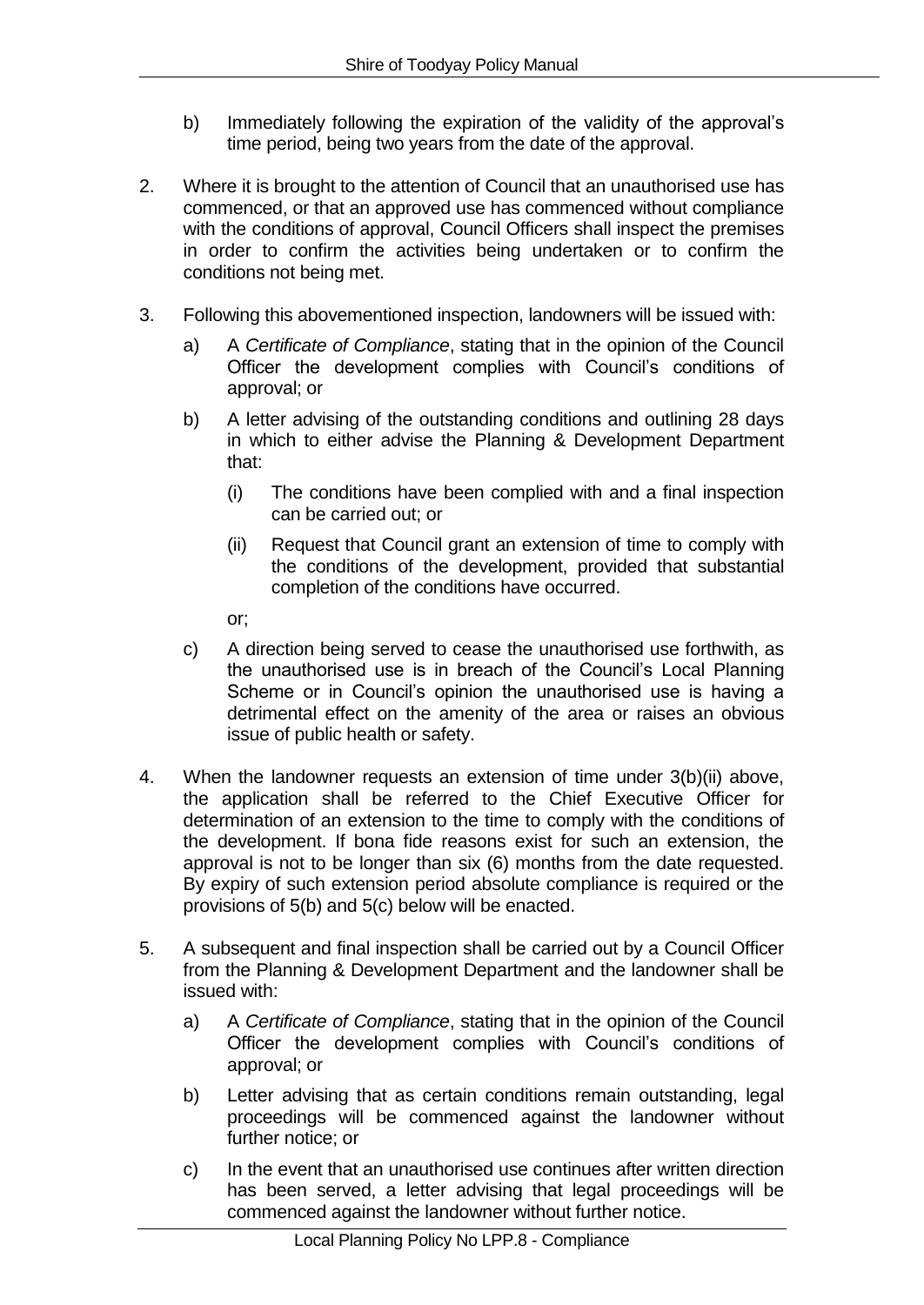**Adopted as TP Policy 23 May 2005 Reviewed Council Meeting 24 November 2005 Reviewed Council Meeting 16 November 2006 Reviewed Council Meeting 15 November 2007 Amended Council Meeting 21 May 2009 Reviewed Council Meeting 13 May 2010**